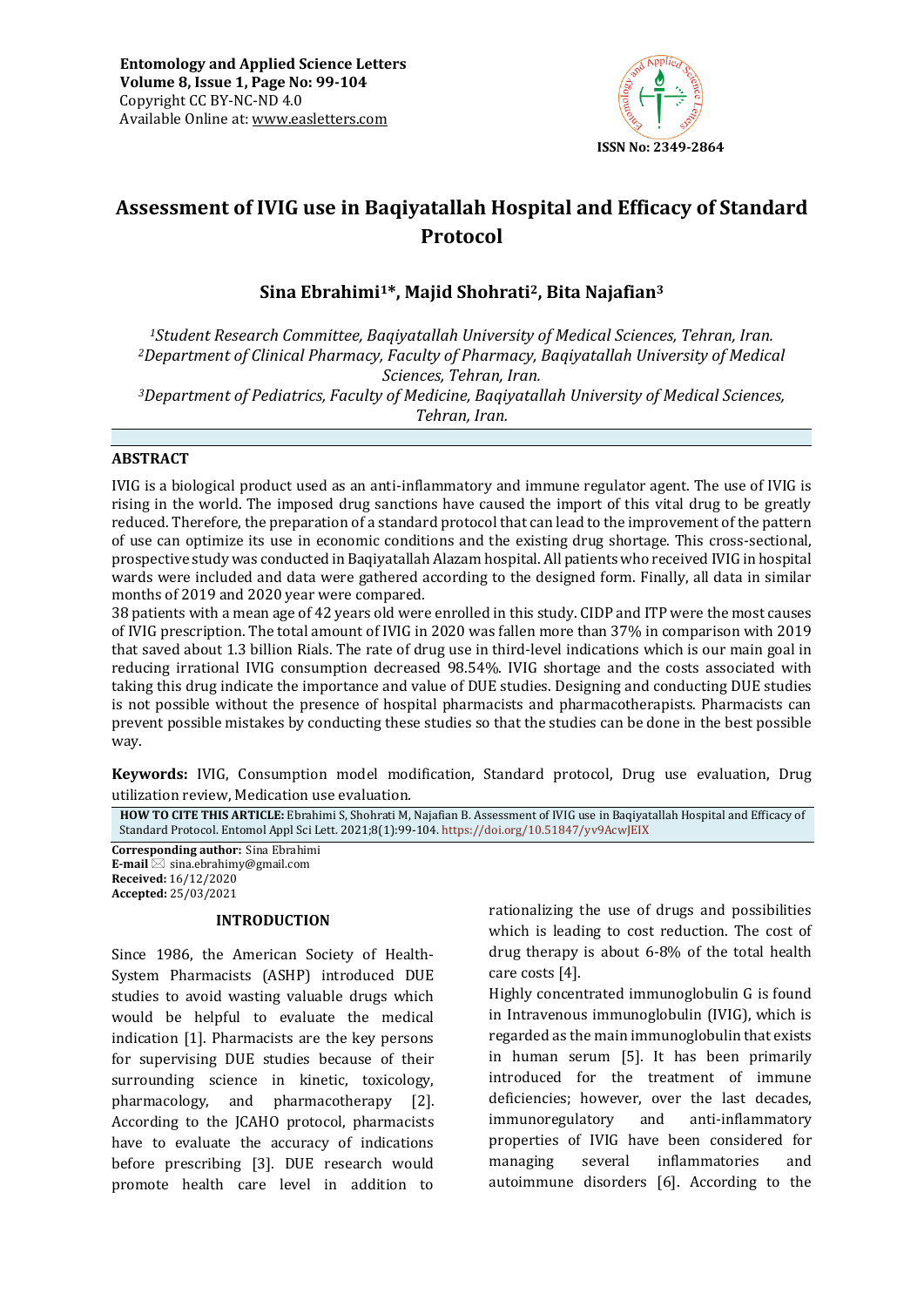existing evidence, this rapid IVIG indications expansion has lead to the increase in IVIG employment for unapproved indications. Nevertheless, in clinical guidelines, the narrowed indications were approved [7-10]. For instance, for using IVIG, only seven official indications were approved by the US Food and Drug Administration (FDA), including primary immunoglobulin deficiency (PID), multifocal motor neuropathy, Kawasaki disease, chronic lymphocytic leukemia, idiopathic thrombocytopenia purpura, passive immunity, and chronic inflammatory demyelinating polyneuropathy (CIDP) [5].

It should be stated that experts' opinions or strong evidence also support some of the off-label indications for utilizing IVIG, proposing that it is considered to be efficient [5, 8, 11]. Although only restricted data supported some of these indications of IVIG, many academic physicians and consultants still consider these off-labeled indications in practice [12]. It must be remarked that over 150 unlabeled utilization of IVIG exceeds the FDA labeled indications and is attributed to the most IVIG practice with a noticeably high cost [8]. Concerning the rational prescribing of IVIG, Limited accessibility, a diverse range of IVIG off-labeled indications, and economic burden have produced challenges for healthcare providers [13, 14]. Hence, specific rules and regulations have been fixed for checking the treatment of IVIG. The IVIG clinical guidelines from the European Union, Canada, and Australia are among the best instances of these protocols and guidelines [15-20].

Previously, numerous investigations have been carried out to assess the IVIG application's concordance with established protocols and guidelines. Nonetheless, in categorizing the IVIG indications, there is still inconsistency in different protocols and to review the indications and approve a specific protocol for utilizing this highly expensive drug, it is suggested to establish a local clinical committee in each healthcare institute [21, 22].

For all reasons mentioned above, we decided to perform DUE on IVIG to evaluate the correctness of indications in Baqiyatallah Alazam hospital.

### **MATERIALS AND METHODS**

This cross-sectional, prospective study was conducted in Baqiyatallah Alazam hospital from

# **Ebrahimi** *et al.**Entomol. Appl. Sci. Lett., 2021, 8(1): 99-104*

January 2019 to March 2020. All patients who received intravenous immunoglobulin in all hospital wards were included in the study. In the first phase of this study, which lasted for 6 months, a drug use evaluation (DUE) was performed. At this stage, patients' information was obtained through examination of patients' files, as well as questions from the doctor and nurses. The results are then evaluated by a committee of experts including a pharmacist, an internal specialist (gastroenterology, rheumatology, etc.), a specialist care unit, a nursing service, pharmacy management, and the head of the neurology department who is most in need of intravenous immunoglobulin have been studied. During the meetings and study of similar interventional and observational studies in the world and Iran, a standard protocol for the administration of intravenous immunoglobulin was developed and it was announced to the various departments of the hospital. In the second phase of this study, the status of intravenous immunoglobulin in the same ward and the same period, according to the communicative protocol, was reviewed by the regulatory team appointed by the Medicines and Treatment Committee. Then, the amount of intravenous immunoglobulin intake, as well as information related to the indication and dosage, were compared before and after the protocol.

To assess the IVIG indications' concordance with the standard and rational prescription of strategies, we sub-classified the identified indications of IVIG into 3 key groups:

(a) FDA labeled indications, (b) off-labeled with support (strong evidence recommend its effectiveness), and (c) off-labeled with no support (there is no adequate evidence to validate its usage). In our investigation, indications of IVIG in groups A and B were considered as appropriate, whereas category C indications were considered inappropriate.

The protocol of study had the requirement of the Ethical Committee at Baqiyatallah Alazam University of Medical Sciences (Registration number: IR.BMSU.REC.1397.301).

### *Data analysis*

Statistical analysis was carried out using Microsoft excel 2017 for windows release and SPSS 16.

### **RESULTS AND DISCUSSION**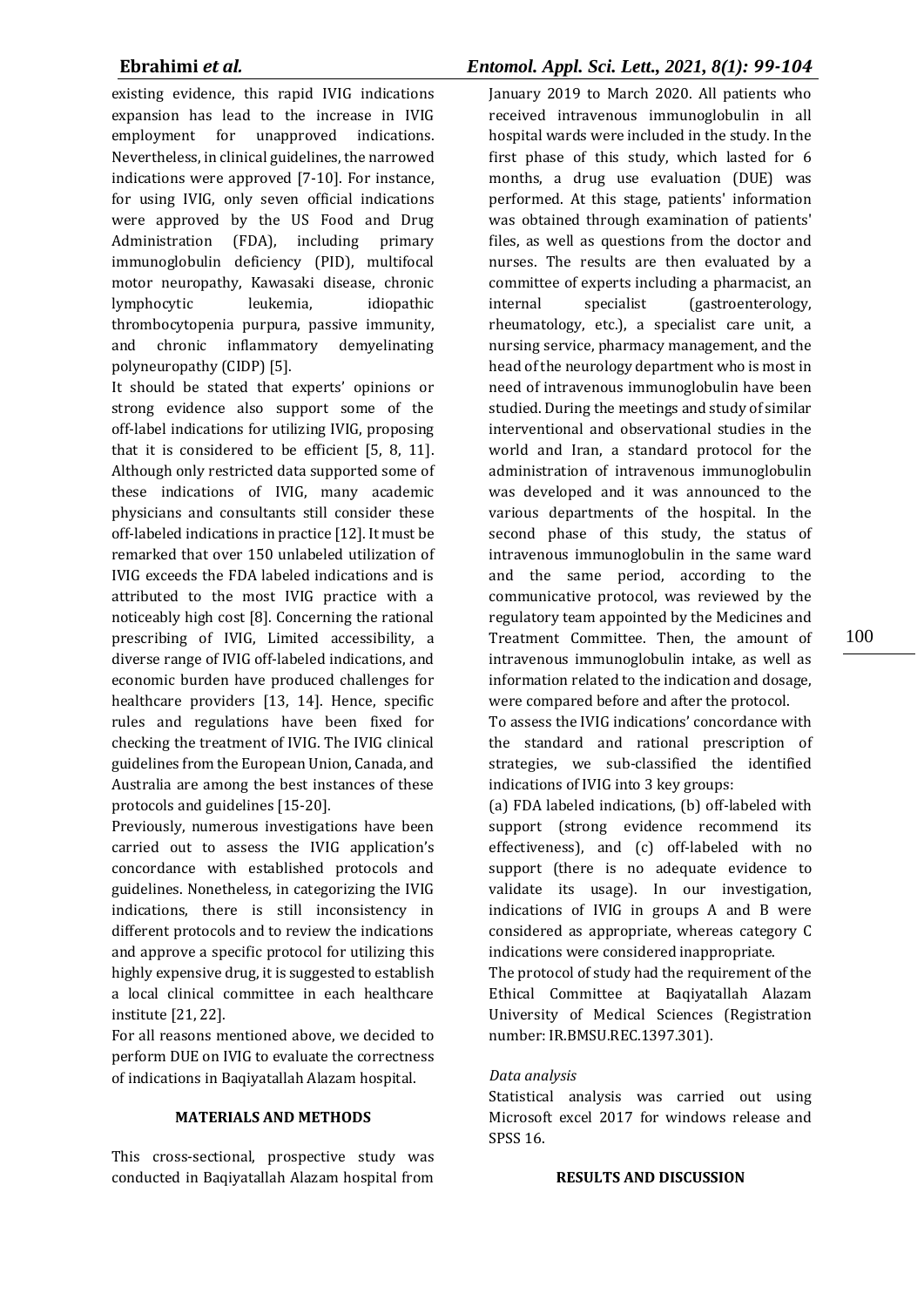38 patients with a mean age of 42 years old were enrolled in this study. 63.19% (N=24) of patients were male and 36.81% (N=14) were female.

The cases in which intravenous immunoglobulin was prescribed for them include Chronic inflammatory demyelinating polyneuropathy (42.31%), Immune thrombocytopenic purpura (19.63%), Guillain-Barré syndrome (11.8%), Multiple sclerosis (7.52%), Kidney graft rejection (6.1%), Multifocal motor neuropathy (4.06%), Myasthenia gravis (3.05%), Polymyositis and dermatomyositis (2.44%), Kawasaki disease (1.62%), and 1.47% of other diseases. The total amount of IVIG (gr) consumed during the same period in the years 2019 and 2020 were 3367.5 gr and 2457.5 gr respectively. As can be seen, IVIG consumption has decreased by 37.03%.

Most of the prescriptions were for the neurology section, 1355 gr of 2457.5 (55.13%) of drugs were consumed in this segment. Afterward, the Internal and Pediatrics ward took more drugs. **Table 1** shows the IVIG consumption rate by indication category.

**Table 1.** Comparison of IVIG consumption rate by indication category of the same period in the years 2019 and 2020.

| <b>Indication Category</b>      | Amount of<br>drug used in<br>2019(%) | Amount of<br>drug used in<br>2020(%) |
|---------------------------------|--------------------------------------|--------------------------------------|
| (a) FDA labeled indications     | 42.8                                 | 68.26                                |
| (b) Off-labeled with support    | 24.8                                 | 31.53                                |
| (c) Off-labeled with no support | 32.4                                 | 0.21                                 |

Of the total cases of Off-labeled with support and Off-labeled without support, 46.79% were reported by neurologists, 22.43% by nephrologists, 9.61% by gastroenterologists, 6.41% by urologists, 5.12% by oncologists, 3.84% by rheumatologists, 3.2% by surgical specialists, 1.92% by internal medicine specialists, and 0.71% of pediatricians are prescribed. The utilization of IVIG by indication and evidence category in this study is based on **Table 2**.

**Table 2.** Indication categories for use of IVIG.

| A-FDA labeled                                                                                                                                                       |
|---------------------------------------------------------------------------------------------------------------------------------------------------------------------|
| • Chronic inflammatory demyelinating polyneuropathy (CIDP)                                                                                                          |
| • Prevention of bacterial infection in patients with<br>hypogammaglobinemia and/or recurrent bacterial infections<br>with B-cell chronic lymphocytic leukemia (CLL) |
| • Treatment of immune thrombocytopenia purpura (ITP)                                                                                                                |
|                                                                                                                                                                     |

**Ebrahimi** *et al.**Entomol. Appl. Sci. Lett., 2021, 8(1): 99-104*

| Treatment of primary humoral immunodeficiency syndromes<br>(PID)                                              |
|---------------------------------------------------------------------------------------------------------------|
| Kawasaki syndrome                                                                                             |
| Multifocal motor neuropathy (MMN)                                                                             |
| Passive immunity                                                                                              |
| <b>B- Off-labeled with support</b>                                                                            |
| Secondary to malignant acquired hypogammaglobulinemia<br>(CLL, MM, Non Hodgkin Lymphoma) to prevent infection |
| Rejection of cardiac and renal transplantation by antibody                                                    |
| Recurrent dermatomyositis/polymyositis                                                                        |
| Guillain-Barré syndrome                                                                                       |
| HIV-related thrombocytopenia<br>$\bullet$                                                                     |
| • Myasthenia gravis                                                                                           |
| MS relapse                                                                                                    |
| Lambert-Eaton myasthenic syndrome                                                                             |
| Treatment of Clostridium difficile infection                                                                  |
| Prevention of bacterial infection in the association of blood<br>cells with severe hypogammaglobulinemia      |
| Stiff person syndrome                                                                                         |
| Neonatal hemochromatosis                                                                                      |
| Autoimmune hemolytic anemia                                                                                   |
| Systemic necrotizing vasculitis with anti-neutrophil<br>cytoplasmic antibody (ANCA-positive)                  |
| Autoimmune blistering diseases (pemphigus vulgaris, annular<br>pemphigoid, etc.)                              |
| Acute disseminated encephalomyelitis                                                                          |
| • Allogeneic hematopoietic cell transplantation for primary<br>immune deficiency diseases                     |
| • Fetal and neonatal alloimmune thrombocytopenia                                                              |
| Hemolytic disease of the fetus and newborn                                                                    |
| Post-transfusion purpura                                                                                      |
| Treatment of secondary hemorrhagic immunodeficiency                                                           |
| C- Off-labeled without support                                                                                |
| Indications that do not place into any of the above groups.                                                   |

As can be seen, after the approval of the protocol, the rate of drug use in third-level indications (C-Off-labeled without support), which are our main goal in reducing irrational IVIG consumption, decreased by 98.54%, which shows the significant success of the implemented protocol. Health providers in the implanting program will be able to prevent unsuitable medication use if they are able to comprehend the factors that influence the medications' misapplication, and medication use evaluation (MUE) is the cornerstone in this manner [23]. Limited worldwide accessibility of IVIG, escalating costs, and increasing the demands for unlicensed utilization, in addition to probable adverse reactions and insufficient information for the application of IVIG, particularly in the Middle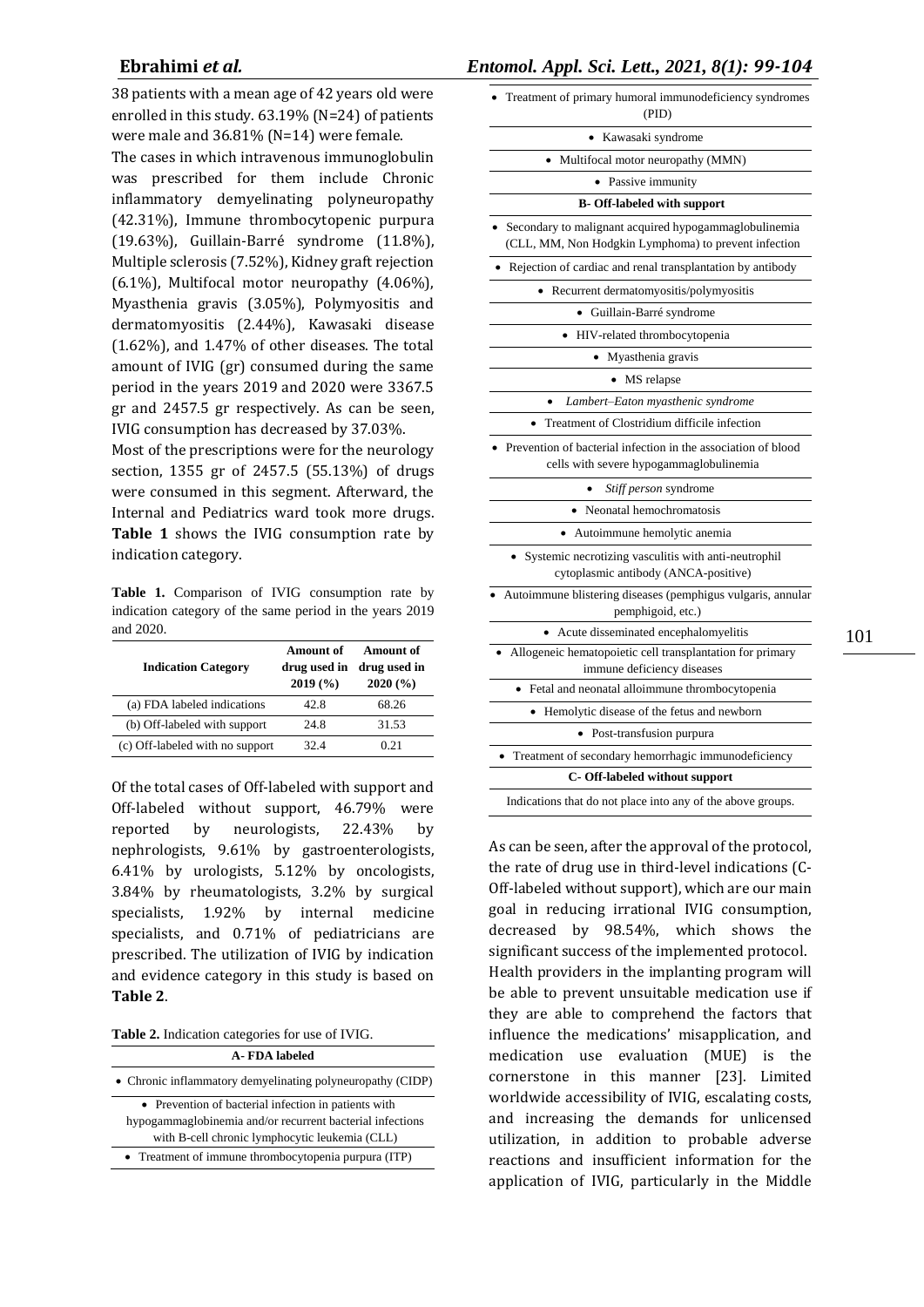East, has persisted in assessing IVIG misapplication as one of the priorities of MUE for some years [13, 19, 21]. Hence, this investigation was designed to describe IVIG application in one of the largest academic tertiary referral hospitals in a developing country in the Middle East.

In this cross‑sectional study, according to the FDA, 99.79% of the IVIG that were prescribed were appropriately indicated for the off-labeled with support indications or approved indications. IVIG prevalence with rational prescribing was described widely from 36% to overwhelmingly appropriate, as >90% in previous investigations.

However, for the unsuitable indications, high cost is a common dilemma in diverse conducted investigations before the intervention, which can be compared with our findings, showing >2000 US dollars spent for each patient for the inappropriate IVIG indication. The guidelines utilized for the IVIG use assessment are the most significant reason clarifying the variation of rational prescribing rate. Using a diverse interpretation of reviewing organizations, more than 150 unlabeled IVIG applications were identified [8].

Furthermore, the assessment setting (academic/tertiary care centers, country, forwards, in which investigations were conducted) and the research type (prospective or retrospective) are different between the investigations that were carried out. For example, in a retrospective study, Foster *et al*. reported that >90% of the applications of IVIG were properly indicated (support in the medical literature or approved indication) in the ICUs based on the classification that was developed in a Canadian Blood Services Consensus Conference [24]. Another investigation in a Pediatric Intensive Care Unit of a tertiary referral pediatric hospital showed that IVIG for indications with the level Ia/Ib evidence was given to 62% of patients received and the other cases received IVIG for indications with level II and III pieces of evidence [13]. Furthermore, this high rate of compliance with the guideline was also signified in the noncritical care situation with a strict system for the approval of IVIG prescription, particularly in the developed countries [9, 25, 26]. Nevertheless, the lower ranges of the proper utilization of IVIG (35%–60%) were reported in other investigations [10, 19, 21]. Also, it should be stated that a few investigations conducted in

# **Ebrahimi** *et al.**Entomol. Appl. Sci. Lett., 2021, 8(1): 99-104*

the Middle East region also revealed an inappropriate use of IVIG [14, 27-29]. Regarding the indications for the prescription of IVIG, almost all the patients with CIDP receive IVIG in this center. Therefore, CIDP serves as the most frequent indication for the administration of IVIG. Moreso, as CIDP is the FDA‑label indication, the IVIG administration in the hospital was more suitable than in the other wards. On the other hand, neurological disorders including Guillain-Barré syndrome, Multiple sclerosis, Multifocal motor neuropathy, Myasthenia gravis, and Polymyositis and dermatomyositis were responsible for 28.87% of IVIG indications, which is aligned with most repeated IVIG prescriptions by the neurologists, which is in agreement with that on the literature [22, 25, 30]. Despite the presence of some data regarding the IVIG utilization assessment in the literature review, there was not enough information concerning the variables related to the misuse of that. Even though this study has created a new perspective for the various aspects of using IVIG, it should be noted that some factors may limit these data. First, this study was carried out in a regional hospital in a short time. Second, to represent all groups of patients, our population may not be suitable. On the other hand, the results in refractory patients to conventional therapy and the referral university hospital with rare diseases may be different from those from other hospitals. Because specialists give diverse interpretations of clinical evidence, the adequacy of unlabeled indications of IVIG is inconsistent in several guidelines of healthcare institutions. Nevertheless, the institutional guideline is essential for the delineation that patients benefit from the application of IVIG and limit the IVIG prescription for the unlabeled indications by the implementation of some control tools [5]. IVIG consumption has decreased by 37.03% after the approval of the protocol, the rate of drug use in third-level indications, which are our main goals in reducing irrational IVIG consumption, decreased by 98.54%, which shows the significant success of the implemented protocol. The implementation of such studies is costly, but in practice and the long run, it will not only decrease part of the hospital's waste costs but also enhance the physical and mental well-being of the patients. A complete and necessary investigation of a DUE will not be probable unless the hospital pharmacist plays his part in leading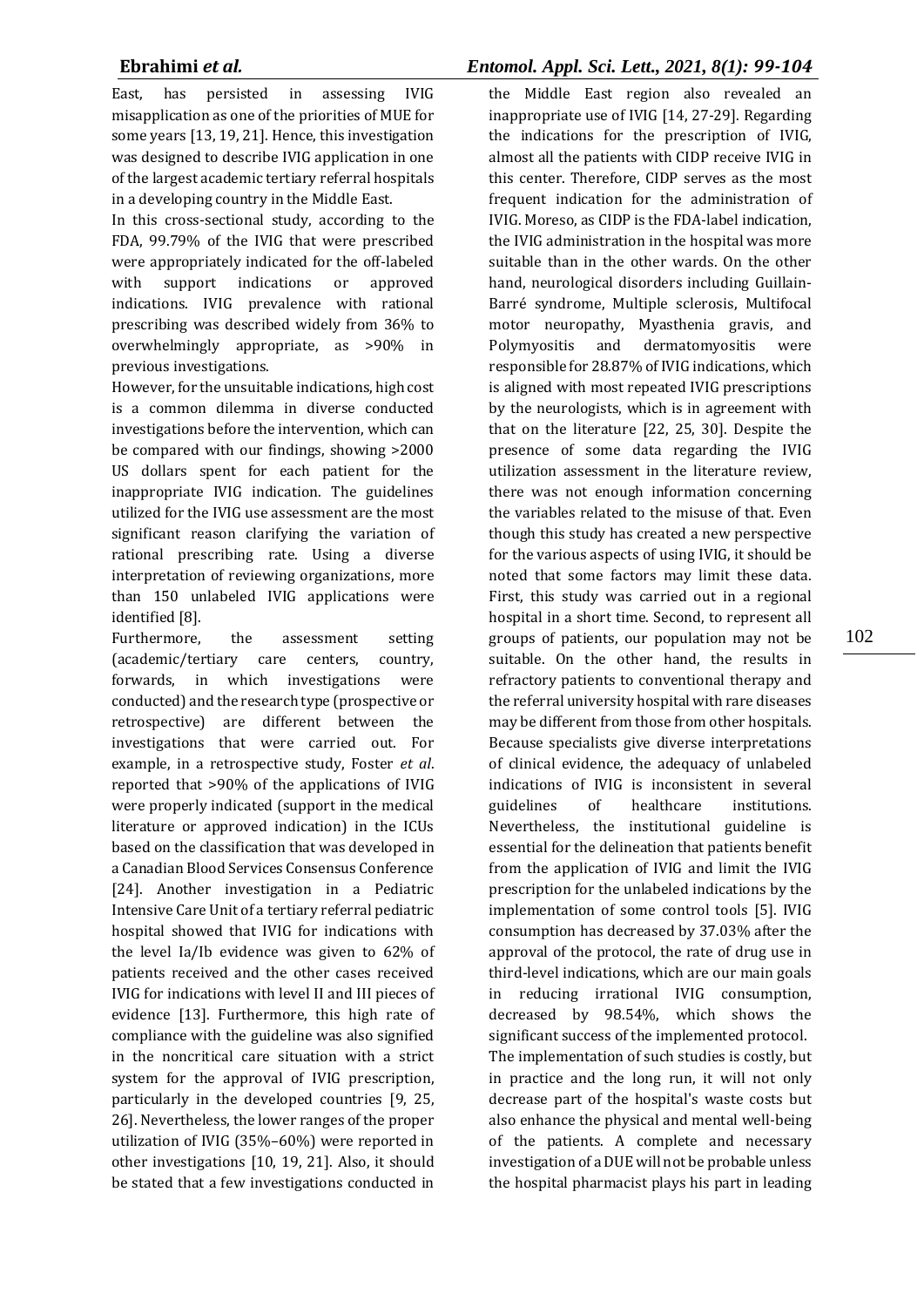and conducting the research. Pharmacists should be able to act in the field of guidance to help the medical staff remedy existing deficiencies.

### **CONCLUSION**

A noteworthy amount of IVIG was prescribed for accepted indications. However, given the cost of IVIG, global shortage, and limited data about its clinical benefits in many conditions, strategies to optimize IVIG utilization should be originated to diminish the unsuitable use of IVIG for lowevidence indications.

**ACKNOWLEDGMENTS:** Thanks to financial support, guidance, and advice from the "Clinical Research Development Unit of Baqiyatallah Hospital".

### **CONFLICT OF INTEREST:** None

### **FINANCIAL SUPPORT:** None

**ETHICS STATEMENT:** The project was found to be in accordance to the ethical principles and the national norms and standards for conducting Medical Research in Iran.

This research was approved by Research Ethics Committees of Baqiyatallah University of Medical Sciences and registered with the code: IR.BMSU.REC.1397.301.

All the participants signed written informed consent forms.

### **REFERENCES**

- 1. Phillips MS, Gayman JE, Todd MW. ASHP guidelines on medication-use evaluation. American Society of Health-system Pharmacists. Am J Health Syst Pharm. 1996;53(16):1953-5.
- 2. Bachhav SS, Kshirsagar NA. Systematic review of drug utilization studies & the use of the drug classification system in the WHO-SEARO Region. Indian J Med Res. 2015;142(2):120-9.
- 3. Tyler LS, Nickman NA. Hospital pharmacy compliance with JCAHO standards and ASHP guidelines for reporting adverse drug reactions. Am J Hosp Pharm. 1992;49(4):845-50.
- 4. Cutler RL, Fernandez-Llimos F, Frommer M, Benrimoj C, Garcia-Cardenas V. Economic impact of medication non-adherence by

disease groups: a systematic review. BMJ Open. 2018;8(1):e016982.

- 5. Perez EE, Orange JS, Bonilla F, Chinen J, Chinn IK, Dorsey M, et al. Update on the use of immunoglobulin in human disease: A review of evidence. J Allergy Clin Immunol. 2017;139(3):S1‑46.
- 6. Spurlock NK, Prittie JE. A review of current indications, adverse effects, and administration recommendations for intravenous immunoglobulin. J Vet Emerg Crit Care. 2011;21(5):471‑83.
- 7. Orange J, Lennert B, Rane P, Eaddy M. The use of interquartile deviation in establishing Delphi panel consensus: A prioritization of intravenous immunoglobulin utilization. Value Health. 2015;18(7): A721.
- 8. Leong H, Stachnik J, Bonk ME, Matuszewski KA. Unlabeled uses of intravenous immune globulin. Am J Health Syst Pharm. 2008;65(19):1815‑24.
- 9. Darabi K, Abdel-Wahab O, Dzik WH. Current usage of intravenous immune globulin and the rationale behind it: The Massachusetts general hospital data and a review of the literature. Transfusion. 2006;46(5):741‑53.
- 10. Robinson P, Anderson D, Brouwers M, Feasby TE, Hume H, IVIG H. Neurology Expert Panels. Evidence-based guidelines on the use of intravenous immune globulin for hematologic and neurologic conditions. Transfus Med Rev. 2007;21(2 Suppl 1): S3-8.
- 11. Negi VS, Elluru S, Siberil S, Graff-Dubois S, Mouthon LU, Kazatchkine MD, et al. Intravenous immunoglobulin: an update on the clinical use and mechanisms of action. J Clin Immunol. 2007;27(3):233-45.
- 12. Villanueva G, de Jong JL, McNeer JL. Intravenous Immunoglobulin in the Treatment of Hematologic Disorders in Pediatrics. Pediatr Ann. 2017;46(1):e13-e8.
- 13. Wettermark B, Elseviers M, Almarsdóttir AB, Andersen M, Benko R, Bennie M, et al. Introduction to drug utilization research. Drug Util Res: Methods Appl. 2016:1-12.
- 14. Ammann EM, Haskins CB, Fillman KM, Ritter RL, Gu X, Winiecki SK, et al. Intravenous immune globulin and thromboembolic adverse events: A systematic review and metaanalysis of RCTs. Am J Hematol. 2016;91(6):594-605.
- 15. Rocchio MA, Schurr JW, Hussey AP, Szumita PM. Intravenous Immune Globulin Steward-